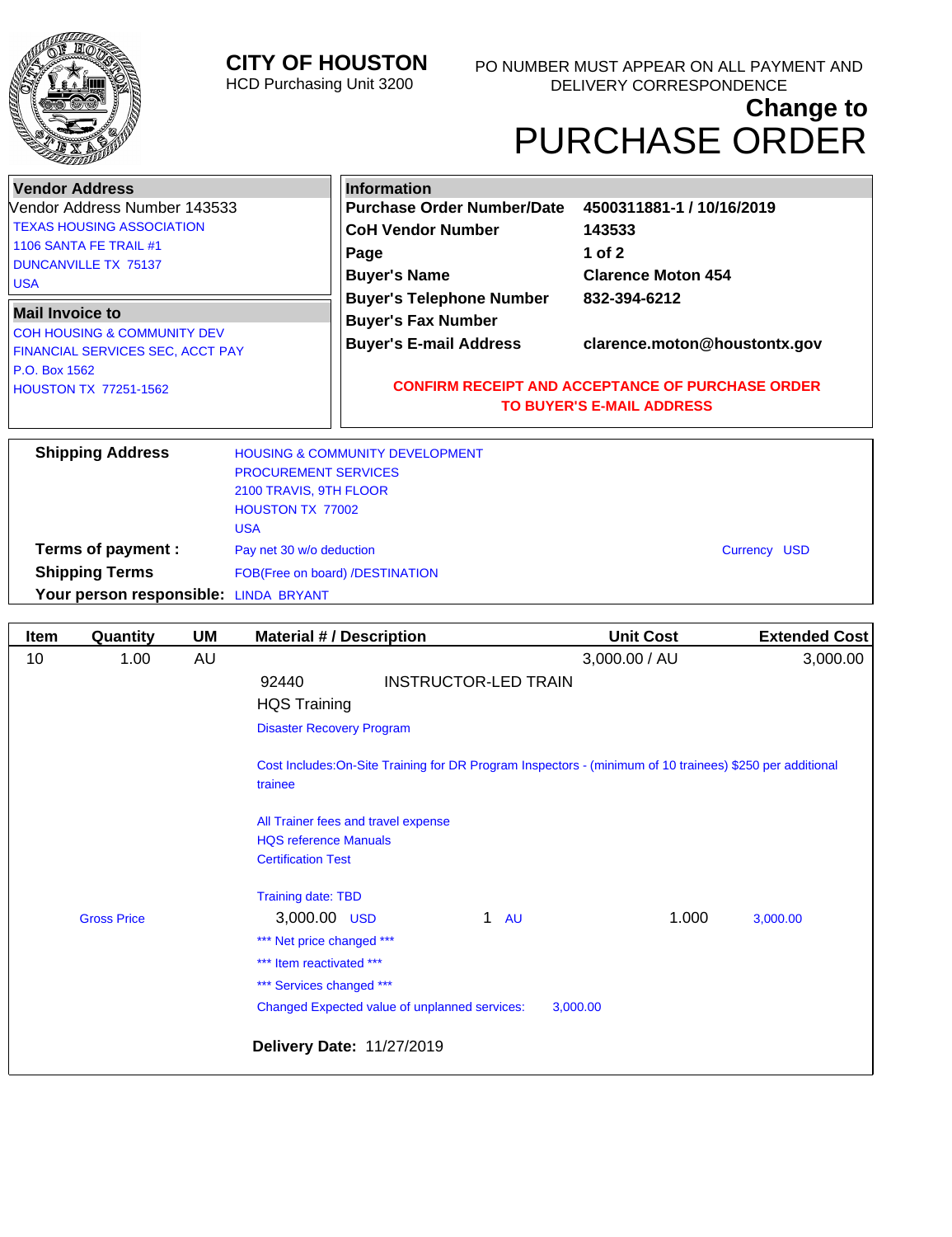**CITY OF HOUSTON** HCD Purchasing Unit 3200 PO NUMBER MUST APPEAR ON ALL PAYMENT AND



**Change to** PURCHASE ORDER DELIVERY CORRESPONDENCE

**PO number/date** 4500311881 -1 / 10/16/2019 **Page** 2 of 2

| Total ****<br><b>USD</b> |                     |
|--------------------------|---------------------|
|                          | $.5000 \, \text{m}$ |

**The Terms and Conditions specified on http://purchasing.houstontx.gov will apply.** I hereby certify a certificate of the necessity of this expenditure is on file in this department. I hereby certify that the expenditure for the above goods has been duly authorized and appropriated and that sufficient funds are available to liquidate same.

| Andreaster   | $\approx$                 | wm | ackerne    | 'movi |
|--------------|---------------------------|----|------------|-------|
| <b>Mayor</b> | Chief Procurement Officer |    | Controller |       |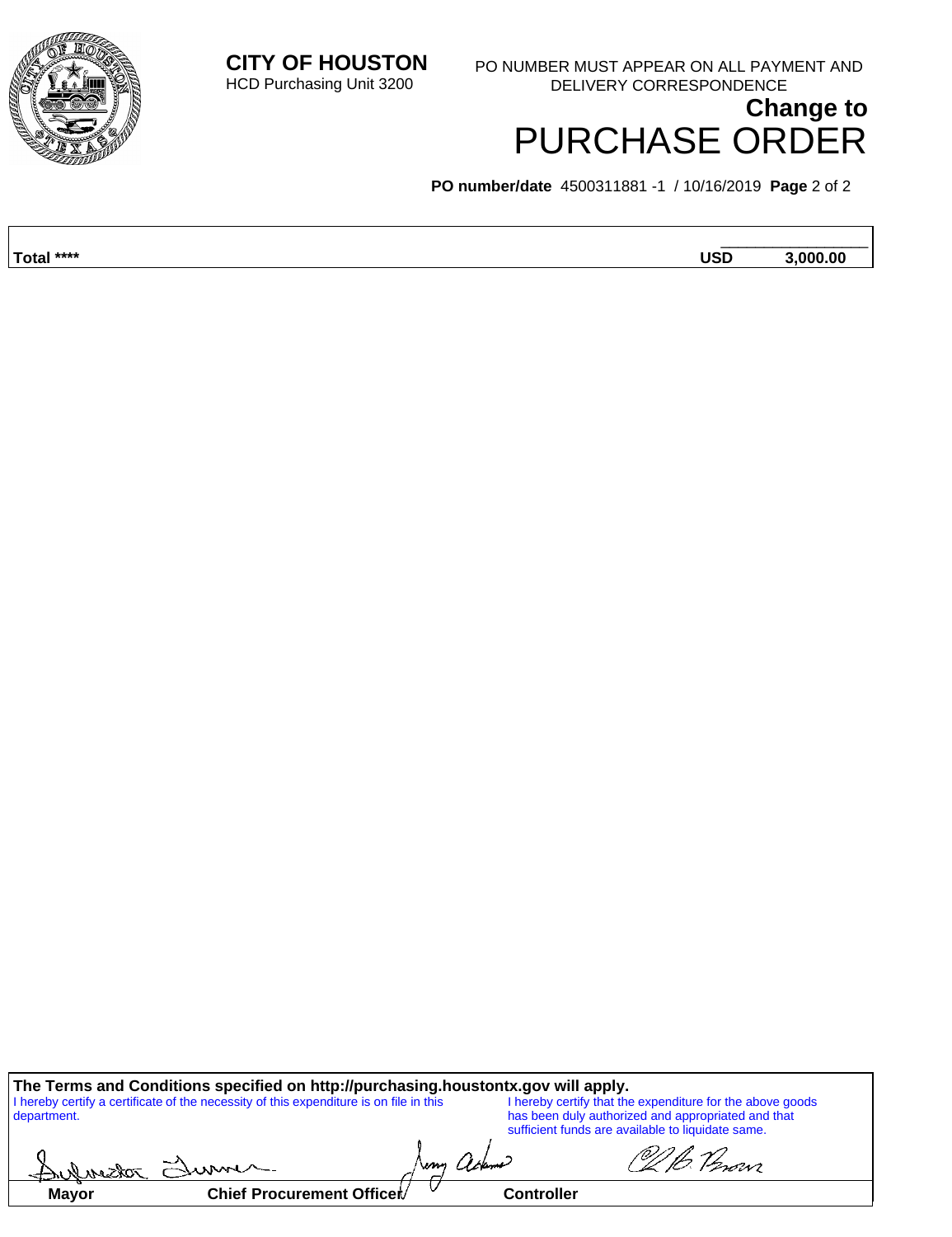

### TEXAS HOUSING ASSOCIATION PROPOSAL TO PROVIDE HOUSING QUALITY STANDARDS TRAINING FOR CITY OF HOUSTON HOUSING AND COMMUNITY DEVELOPMENT DEPARTMENT (October, 2019)

#### QUOTE

\$2500 (\$250/person for minimum of 10 trainees) \$250 per person for number above 10.

#### COST INCLUDES

- All Trainer fees and travel expense
- HQS Reference Manuals
- Certification Test

Certificate of Proficiency if exam passed; Certificate of Participation for those not passing test or choosing not to take the test.

#### TO BE COVERED

THA's Housing Quality Standards (HQS) training is a Fast Track one day workshop, followed by a certification examination. The workshop includes classroom lecture and discussion and PowerPoint slides. The class focuses on the basics that all HQS inspectors need to know, leaving the administrative details to the administrators. The trainer will review the performance measures, acceptability criteria, inspection procedures, and leadbased paint requirements. A reference manual is provided.

The HQS certification exam is optional and is included in the course registration fee. The exam is open book and includes true/false, multiple choice and fill in the blank questions. Participants who successfully pass the exam receive a certificate attesting to their proficiency.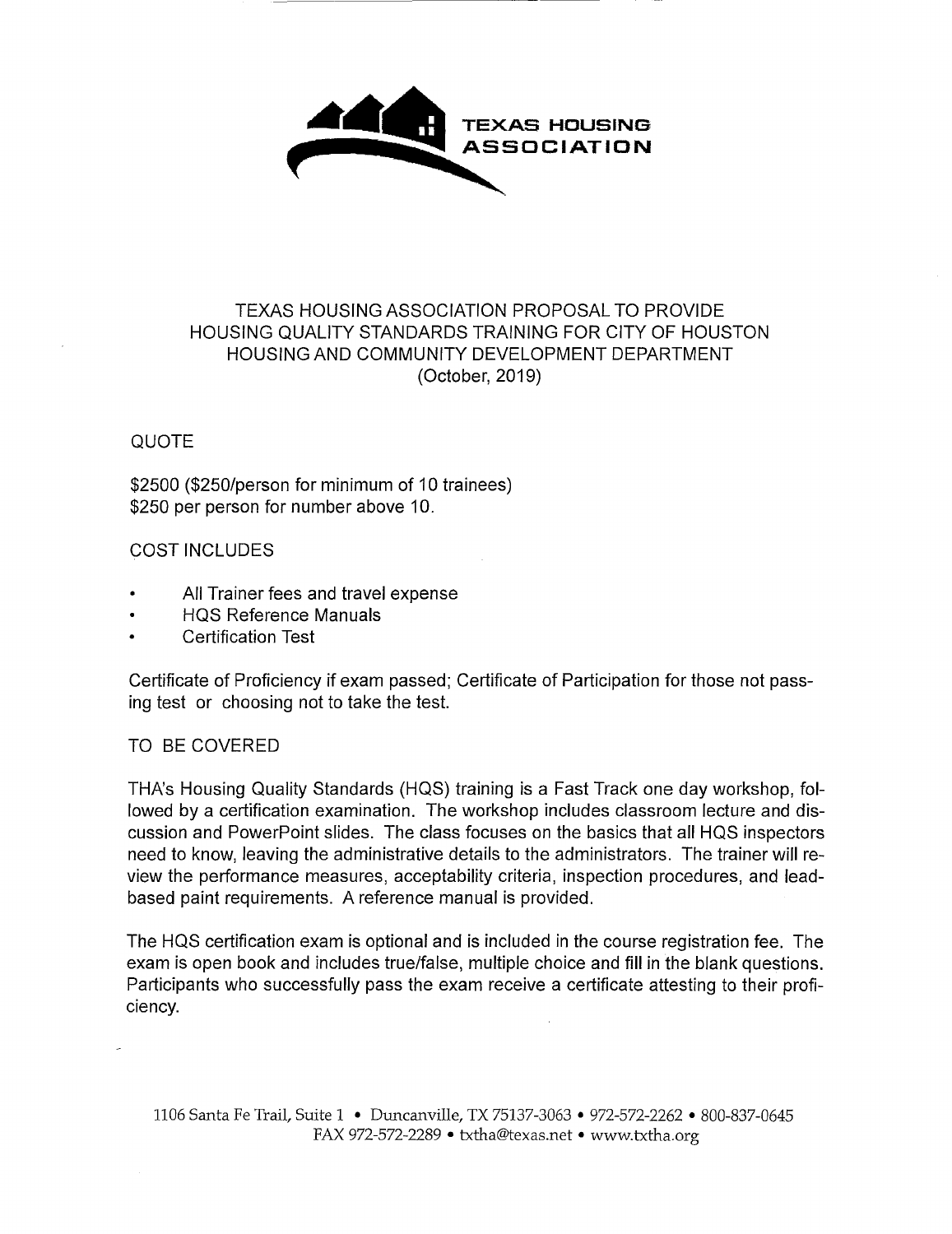The agenda includes:

- 1. Introduction & Overview
- 2. HQS Performance Requirements
- 3. Acceptability Criteria
- 4. HQS and Local Codes
- 5. Inspection Procedure
- 6. Use of HQS Forms
- 7. General Requirements
- 8. Electricity and Hazards
- 9. Security
- 10. Windows
- II. Floors
- 12.Walls
- 13. Ceilings
- 14. Bathrooms and Kitchens
- 15. Exteriors
- 16. Heating and Plumbing
- 17. General Health and Safety
- 18. Lead Based Paint Rules/Requirements

#### THE TRAINER

CRISTI LAJEUNESSE began working with the Public Housing and Section 8 housing programs in 1996. In 2002 she was hired as Executive Director of the Kenedy Housing Authority, in 2006, Executive Director of the Karnes City Housing Authority and since has acquired management of Three Rivers, Smiley, Hallettsville, Nixon and Falls City Housing Authority. She manages Low Rent Public Housing and Section 8 programs and is well versed in the rules and regulations governing both programs. In 1999, Cristi began consulting for other housing authorities assisting them with the transition to the new HUD reporting systems. She continues to assist with Agency Plans, PlC submissions, Low Rent and Section 8 program policy and regulations. Cristi is a Certified Public Housing Manager, Executive Section 8 Manager, Senior Public Housing Manager, Texas Certified Occupancy Professional/Public Housing, and Texas Certified Housing Administrator/Public Housing and Housing Choice Voucher. Cristi joined the THA training team in summer of 2009.

CONTRACTOR WILL PROVIDE

- Meeting space and applicable refreshments
- Projector and screen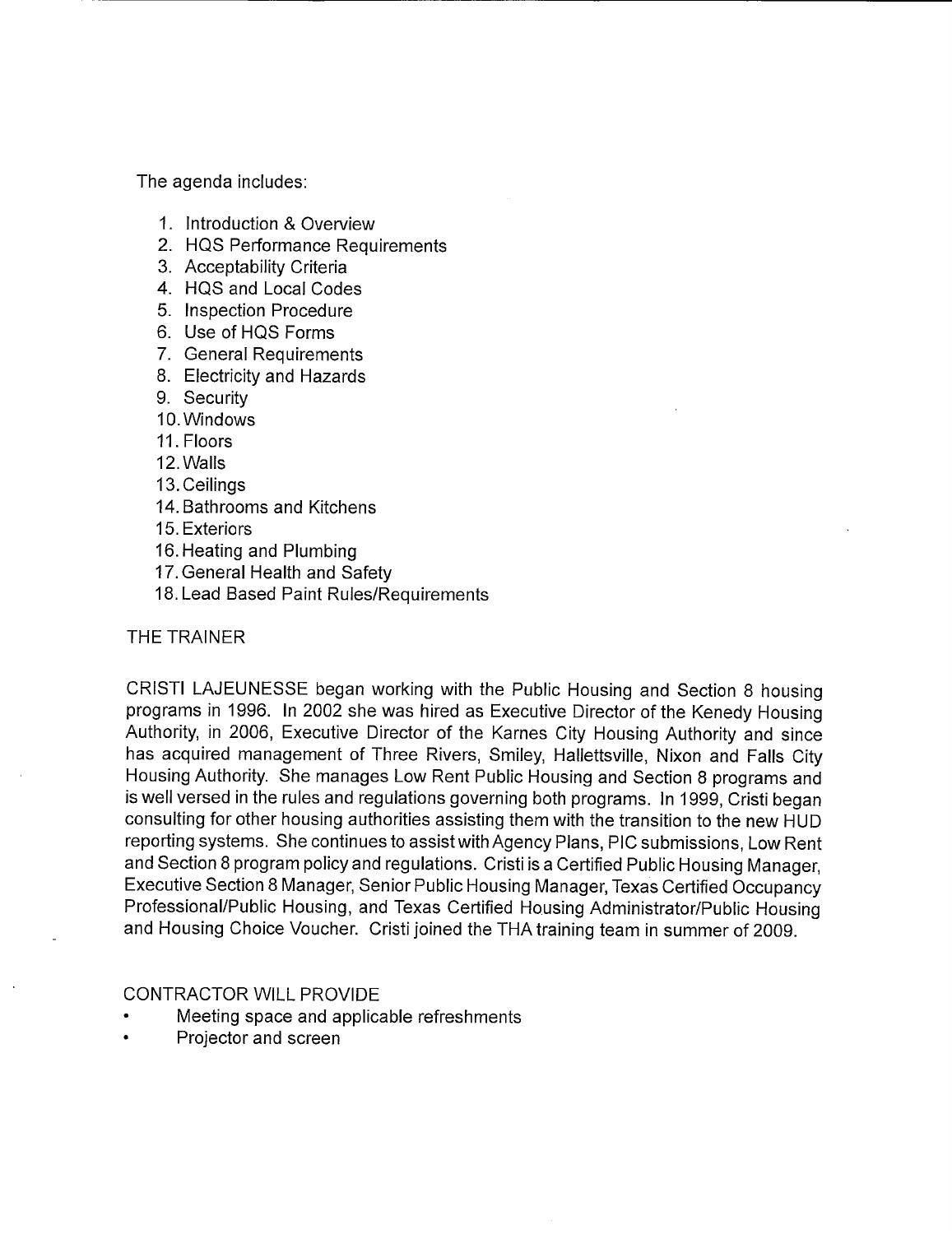liPMIl

0586450 WWNTY







Note: The Procurement Request form is to solicit quotes through on informal (Small Purchase) bid process for purchasing transactions \$100,000 or less using Federal Funds (2 CFR 200.318) and \$3,000 to 49,0000 using non-Federal funds (COH AP 5-8, Executive Order 1.14). Signature of this document is still required. \* Required Fields (must be completed) Description of Purchase \* | HQS Training November 1986 | HCDD Division: \* | Director's Office Deadline Date of Request: \* 10/14/2019 **Purchase Type: \*** Service Under <50K Requester Name: \* Latisha Guillory Created: (10/8/2019) Requester Phone Number: \* 832 394 6331 Brief Description of Scope of Work for Goods/Services: Procurement request for HOS Training, for Disaster Recovery Inspectors. Note: Please allow a minimum of three (3) days for bid responses.

| <b>FINANCE USE ONLY</b>          | <b>PROCURMENT USE ONLY</b>                           |
|----------------------------------|------------------------------------------------------|
| -5030<br>Fund Number:            | Status:<br>Pending                                   |
| Funding Source: $DR$ - $HARYFY$  | Purchase Order No#:                                  |
| Cost Center: 320030002           | Name of Vendor. Texas Ho using $-143533$             |
| G/L Account: $520835$            | Date Processed:                                      |
| Business Area: $3200$            | Date Received:                                       |
| Internal Order: $BD3200077 - 19$ | Total Amount: $\mathcal{BQ}_{i}$ , $\mathcal{C}^{i}$ |
| BFY: $F120$                      | <b>Procurement Staff</b>                             |
| Grant: $3000077 - 2019$          | Priority:                                            |
| <b>Funds Reservation:</b>        | <b>Notify Department:</b>                            |
| Funds Approval Mar:              | <b>Notify Department:</b>                            |

citypointe/dept/hcd/fp/pr/Lists/Procurement Request Log/Item/displayifs.aspx?List=bae3d8ac-7560-4f20-b8c7-cd9c29cb54d2&ID=2665&Source=http%3A%2F%2Fcitypointe%2Fdept%2Fhcd%2Ffp%2F... 1/2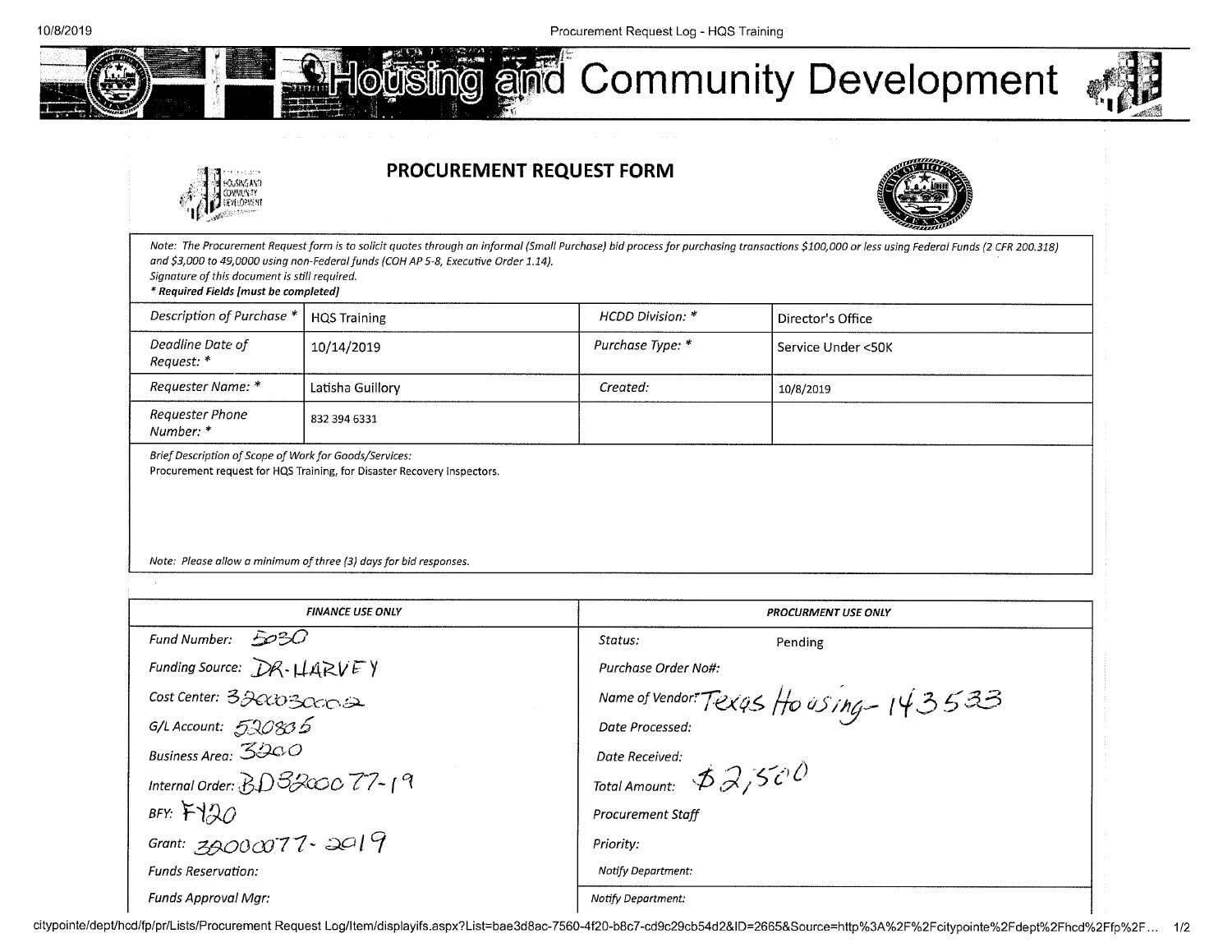| Justification of Need for Goods/Services                              |                      | <b>Procurement Notes:</b>                     |
|-----------------------------------------------------------------------|----------------------|-----------------------------------------------|
|                                                                       |                      |                                               |
|                                                                       |                      |                                               |
|                                                                       |                      |                                               |
|                                                                       |                      | Supervising Manager (Purchase under \$5,000)  |
| Requestors Signature:<br>Date: $\bigcirc$ $\bigcirc$ $\bigcirc$<br>D) |                      | Manager:<br>Date:<br>U                        |
| Buyer's Signature<br>Date: I<br>כאו                                   |                      | Funds Approval Signature:<br>Date:            |
| Procurement DPU<br>Signature:                                         |                      | (Purchase over \$5,000)<br>mam                |
| Date:                                                                 |                      | CFO Signature<br>Date:                        |
| (Purchase over \$5,000)                                               |                      | Director Signature (Only Consultant Services) |
| Assistant or Deputy<br>Director: Date                                 |                      | Director or Designee:<br>Date:                |
| Attachments                                                           | THA HQS Training.pdf |                                               |

**Home CityPointe Support City of Houston**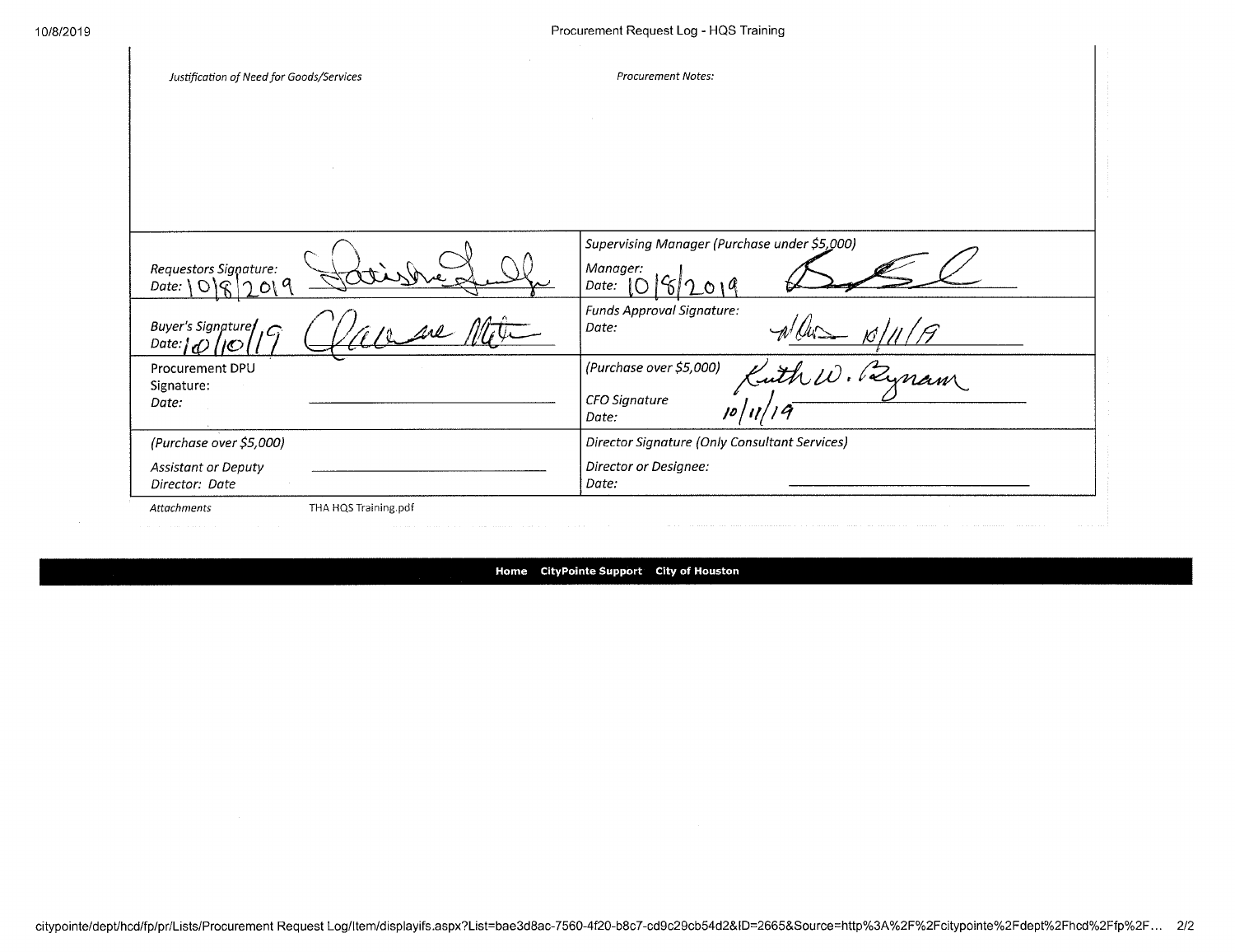

#### **PROCUREMENT REQUEST FORM**



*Note: The Procurement Request form is to solicit quotes through on iriforrnol (5rnoll Purchase) bid process for purchasing tronsoctions \$100000 or less using Federal Funds (2 CFR 200318) ond \$3,000 to 49,0000 using oon-Federolfunds (COH AP 5-8, Executive Order 1.14). Signature of this document is st/I required. Reqsired Fields [most be corn pletedj Description of Purchase* <sup>C</sup>*HQS Training HCDD Division: \* Support Services Deadline Dote of*  11/8/2019 *Purchase Type:*  $*$  Service Under <50K *Request: \* Requester Name:* \* Lavergne, Jessica - HCD *Created: Created:* 11/7/2019 *Requester Phone B32-394-6195 Number: \* Brief Description of scope of Work for Goods/services: Onsile HOS Training held on 10/25/19 for 12 Disaslet Recooery Isspeclors. (\$250/pp\$3000) Note: Please allow a minimum of three (3) days for bid responses.* **FINANCE USE ONLY** *PROCURMENT USE ONLY Fund Number: •5C ?\_- Status: Pending Funding Source:* **i***DR + HARUEY Purchase Drder Na#:*  Cost Center: 32COO3000<sup>Q</sup> *Name of Vendor: G/L Account:* 520 80 5 *Dote Processed: Business Area: , Date Received: Internal Order:*<br>*BFY*: **362 26**<br>*BFY*: EV 26 \$500 \$3000 *Total Amount: BFY: Procurement Staff Grant:* **22000** 77-2019 *Priority: Not,fy Deportment: Funds Reservation: Not,fy Department: Funds Approval Mgr: Justification of Need for Goods/Services Procurement Notes: Supervising Manager (Purch* 

*Requestors Signature: )'j Mona ger:*  Date: *Date:* **if if**  $\frac{1}{2}$  **if**  $\frac{1}{2}$  **if**  $\frac{1}{2}$  **if**  $\frac{1}{2}$  **if**  $\frac{1}{2}$  **if**  $\frac{1}{2}$  **if**  $\frac{1}{2}$  **if**  $\frac{1}{2}$  **if**  $\frac{1}{2}$  **if**  $\frac{1}{2}$  **if**  $\frac{1}{2}$  **if**  $\frac{1}{2}$  **if**  $\frac{1}{2}$  **if**  $\frac$ Buyer's Signature: 19 April 2011 *Funds Approval Signature: Dote: Dote:*   $P_{\text{Procurrent DPU}}$   $P_{\text{P}}$  $Signature:$ *(Purchase over \$5,000)*  lar 11/7/19 *Dote:*  <u>יי</u> *(Purchafe ovi\$5,000) CFD Signature Date: Assistant or Deputy Director Signature (Dnly Consultant Services) Director or Designee: Director: Date*  $\vert$  *Date:*  $\vert$  *Date:*  $\vert$  *Date:*  $\vert$  *Date:*  $\vert$  *Date:*  $\vert$  *Date:*  $\vert$  *Date:*  $\vert$  *Date:*  $\vert$  *Date:*  $\vert$  *Date:*  $\vert$  *Date:*  $\vert$  *Date:*  $\vert$  *Date:*  $\vert$  *Date:*  $\vert$  *Date:*  $\vert$  *Date* 

*,4ttochrnents*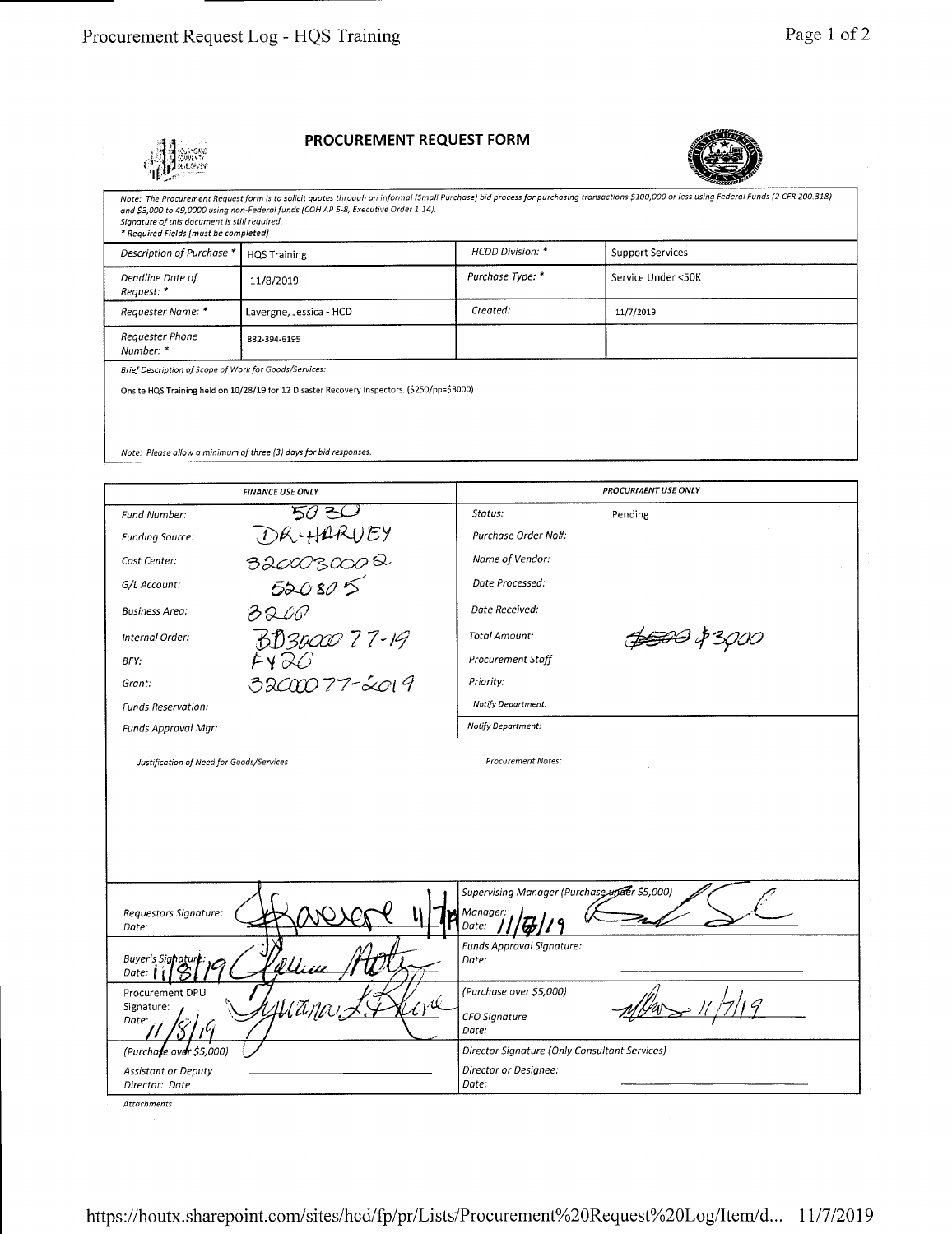

DATE: 10/28/19

INVOICE #0572

NAME: City **of Houston** 

| No.                | <b>Unit Cost</b><br>Item                             |     |         | Amount |        |
|--------------------|------------------------------------------------------|-----|---------|--------|--------|
| 12                 | HQS Training; October 28, 2019<br>P.O. #4500311881-0 | 250 | $00\,$  | 3,000  | $00\,$ |
|                    |                                                      |     |         |        |        |
|                    |                                                      |     |         |        |        |
|                    |                                                      |     |         |        |        |
|                    |                                                      |     |         |        |        |
| <b>BALANCE DUE</b> |                                                      |     | \$3,000 | $00\,$ |        |

## TEXAS HOUSING ASSOCIATION 1106 Santa Fe Trail, #1 Duncanville, TX 75137 972/572-2262